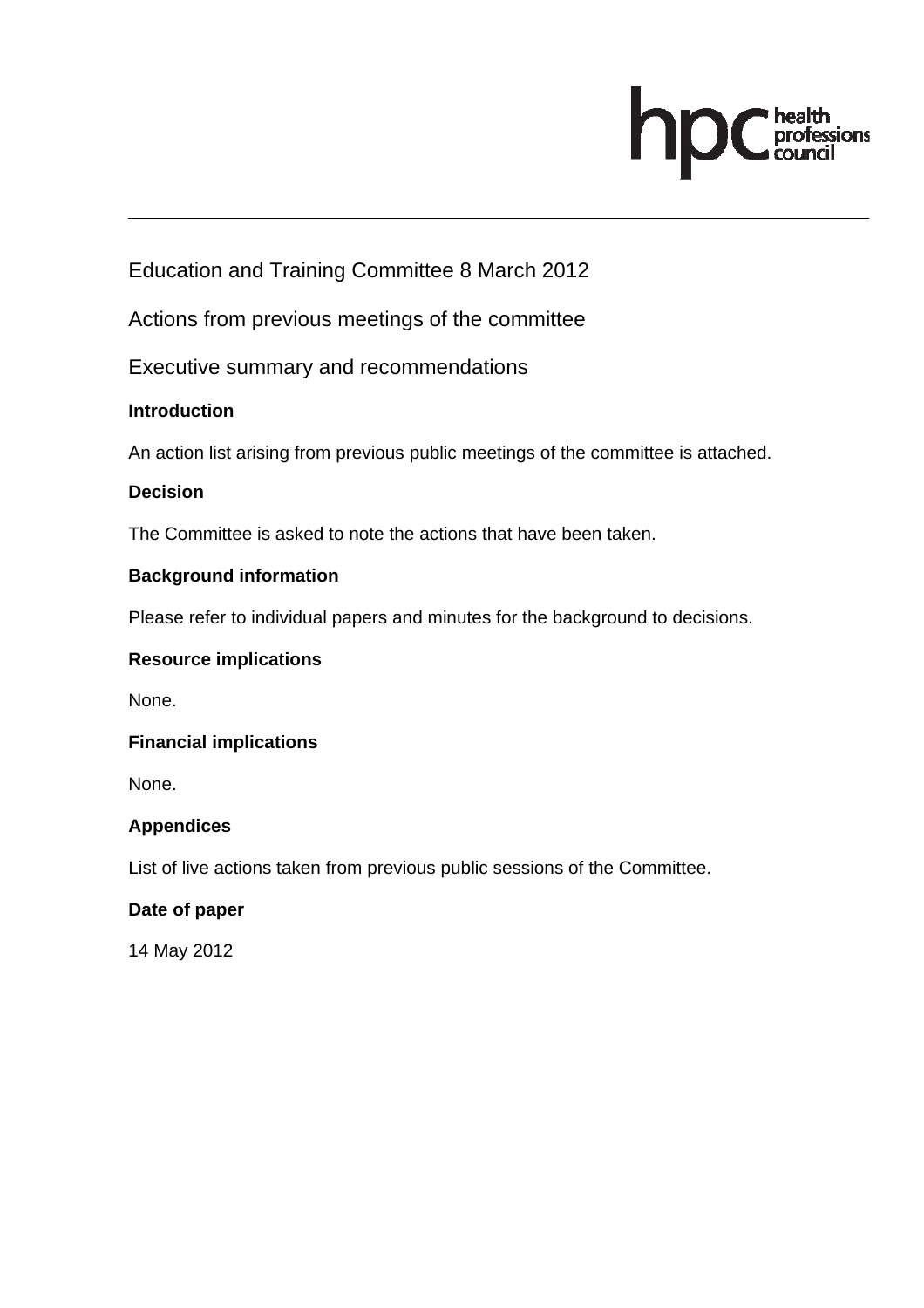# **8 March 2012**

| <b>Ref</b> | <b>Action</b>                                                                                                                                                                                                                                                                                                                                                                                                                      |          | <b>Action by Comments</b>                                                                                                                                                                                        |
|------------|------------------------------------------------------------------------------------------------------------------------------------------------------------------------------------------------------------------------------------------------------------------------------------------------------------------------------------------------------------------------------------------------------------------------------------|----------|------------------------------------------------------------------------------------------------------------------------------------------------------------------------------------------------------------------|
| 9.6        | Leadership                                                                                                                                                                                                                                                                                                                                                                                                                         |          |                                                                                                                                                                                                                  |
|            | Director of Policy and Standards to develop<br>a draft position statement and accompanying<br>guidance on the Clinical Leadership                                                                                                                                                                                                                                                                                                  | 12/06/12 | <b>TO BE</b><br><b>COMPLETED</b>                                                                                                                                                                                 |
|            | Competency Framework for the next meeting<br>of the Committee.                                                                                                                                                                                                                                                                                                                                                                     |          | Paper planned for<br>September meeting<br>due to internal work<br>planning process.                                                                                                                              |
| 10.5       | Service user involvement in the design and<br>delivery of education and training<br>programmes leading to registration                                                                                                                                                                                                                                                                                                             |          |                                                                                                                                                                                                                  |
|            | Director of Policy and Standards to prepare<br>a further paper for consideration at the meeting<br>in June 2012, based on its discussions and<br>decisions under item 10 of the meeting of 8<br>March 2012.                                                                                                                                                                                                                        | 12/06/12 | <b>COMPLETE</b><br>Paper published<br>under this agenda                                                                                                                                                          |
| 11.4       | Profession specific standards of<br>proficiency consultation                                                                                                                                                                                                                                                                                                                                                                       |          |                                                                                                                                                                                                                  |
|            | The Committee recommended that the<br>Council approve the consultation document<br>and draft standards of proficiency for arts<br>therapists, dietitians, occupational therapists,<br>orthoptists, physiotherapists, and<br>radiographers (subject to minor editing<br>changes and formal legal scrutiny).<br><b>Policy Officer</b> to submit the Committee's<br>recommendation to the Council at its meeting<br>on 29 March 2012. | 29/03/13 | <b>COMPLETE</b><br>The Council agreed<br>the text of the<br>consultation paper<br>and the standards of<br>proficiency.<br><b>The Consultation</b><br>was launched on 18<br>April, and will run<br>until 27 July. |
| 12.6       | Standards of proficiency for social workers<br>in England                                                                                                                                                                                                                                                                                                                                                                          |          |                                                                                                                                                                                                                  |
|            | The Committee recommended:                                                                                                                                                                                                                                                                                                                                                                                                         | 29/03/13 | <b>COMPLETE</b>                                                                                                                                                                                                  |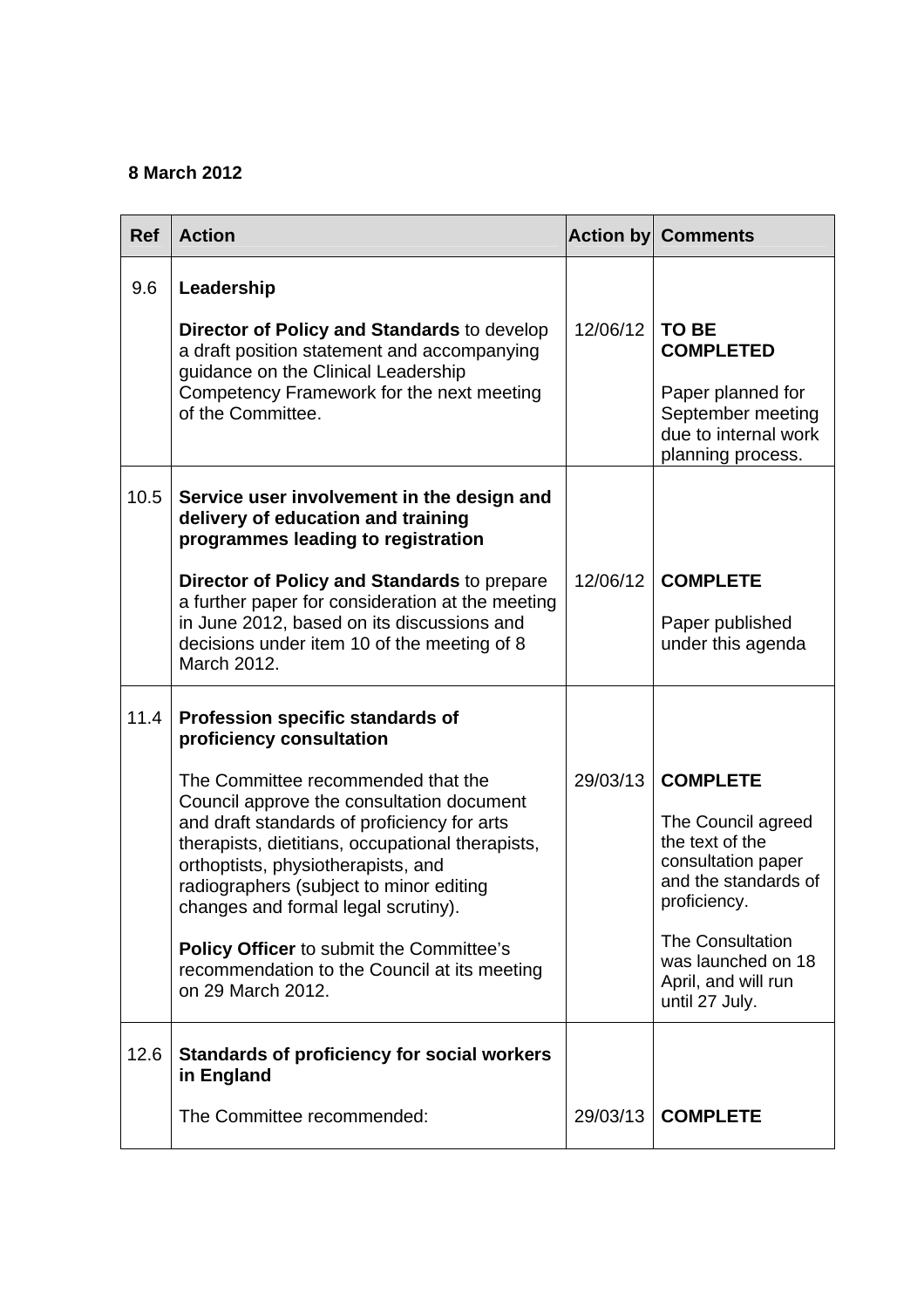|      | (a) that the Council approve the consultation<br>summary; and<br>(b) that the Council approve the standards of<br>proficiency for social workers in England<br>(subject to minor editing changes and<br>formal legal scrutiny).<br><b>Policy Manager to submit the Committee's</b><br>recommendation to the Council at its meeting<br>on 29 March 2012.                                          |          | The Council agreed<br>the text of the<br>consultation<br>response paper and<br>the standards of<br>proficiency.                                      |
|------|--------------------------------------------------------------------------------------------------------------------------------------------------------------------------------------------------------------------------------------------------------------------------------------------------------------------------------------------------------------------------------------------------|----------|------------------------------------------------------------------------------------------------------------------------------------------------------|
| 13.3 | Threshold level of qualification for entry to<br>the Register as a social worker in England                                                                                                                                                                                                                                                                                                      |          |                                                                                                                                                      |
|      | The Committee recommended:                                                                                                                                                                                                                                                                                                                                                                       | 29/03/13 | <b>COMPLETE</b>                                                                                                                                      |
|      | that the Council approve the consultation<br>(a)<br>summary (subject to minor editing changes<br>and formal legal scrutiny); and<br>(b) that the Council set the threshold level of<br>qualification for social workers in England as a<br>bachelor degree with honours.<br><b>Policy Manager to submit the Committee's</b><br>recommendation to the Council at its meeting<br>on 29 March 2012. |          | The Council agreed<br>the text of the<br>consultation<br>summary and<br>the threshold level<br>of qualification for<br>social workers in<br>England. |
| 14.4 | Annotation of the Register - qualifications<br>in podiatric surgery<br>The Committee agreed in principle to annotate<br>the qualification in podiatric surgery on the<br>register.<br>Policy Manager to provide a paper on the<br>implications of annotation, and the process to<br>annotate, to the next meeting of the<br>Committee.                                                           | 12/06/12 | <b>COMPLETE</b><br>Paper published<br>under this agenda                                                                                              |
| 15.6 | Lay visitor pilot                                                                                                                                                                                                                                                                                                                                                                                |          |                                                                                                                                                      |
|      | <b>Director of Education</b> to provide a paper on<br>lay visitor and service user involvement in<br>decisions to approve programmes, taking into                                                                                                                                                                                                                                                | 18/09/12 | <b>TO BE</b><br><b>COMPLETED</b>                                                                                                                     |